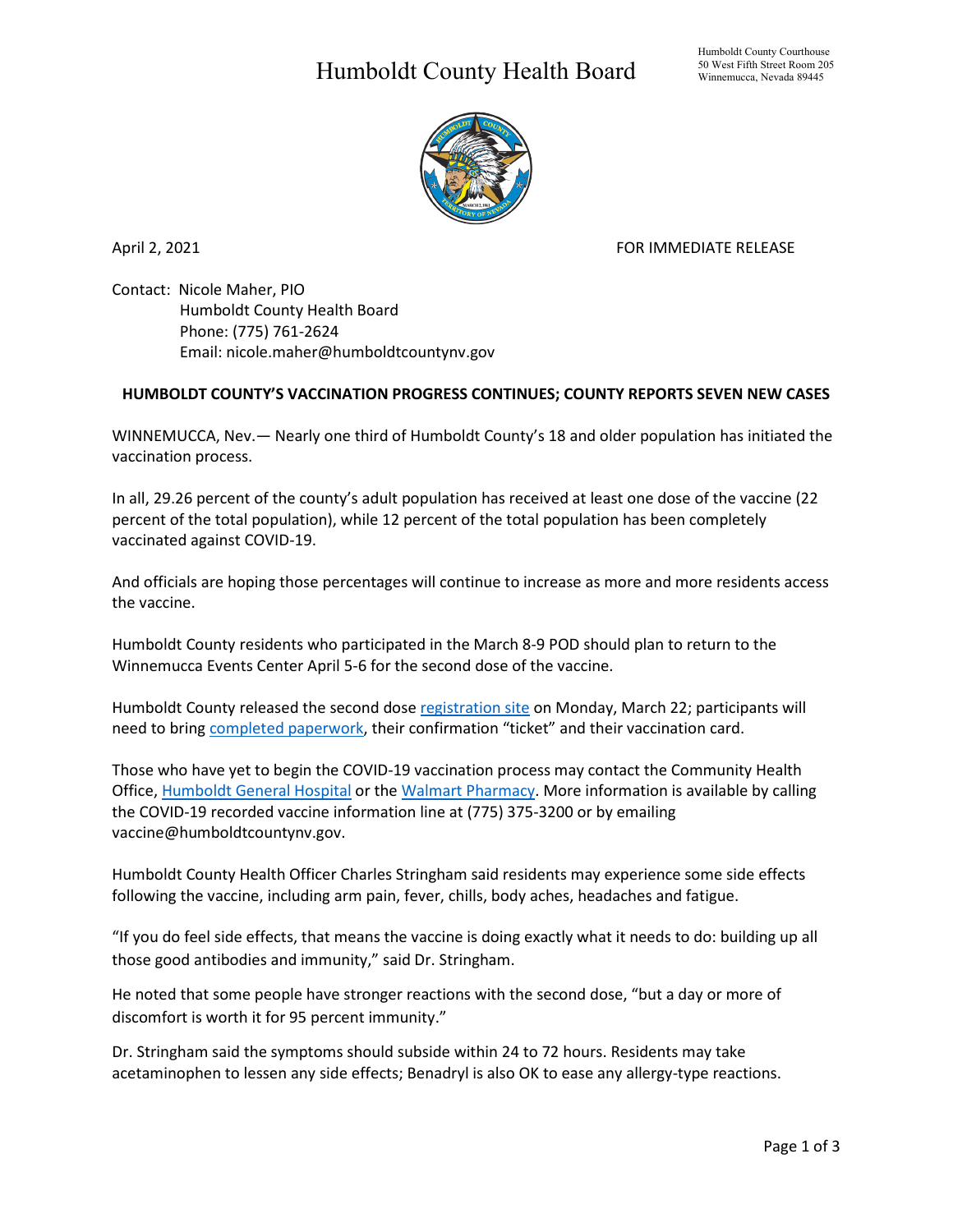Those who experience prolonged, unexpected or severe symptoms should contact their medical provider or seek immediate medical attention.

Humboldt County has been notified of seven more positive cases of COVID-19, raising the overall total to 1099. In all, the county has 1067 recovered cases and 19 active cases. No COVID-19 patients are currently hospitalized locally and 13 county residents have died.

Pamela Johnson DNP, MSN-APRN, FNP-BC, with the Fort McDermitt Wellness Center, is reporting 210 total cases, 210 recovered cases, no active cases and one death. The center has completed 3,227 tests. Fort McDermitt has chosen to report separately from Humboldt County.

Based on available information, close contacts of the newest Humboldt County cases are being notified and are following self-isolation procedures to prevent community spread of the virus.

| Case $#$ | <b>Gender</b> | <b>Age Range</b> | <b>Contact</b>            | <b>Status</b>  |
|----------|---------------|------------------|---------------------------|----------------|
| 1099     | Man           | 60s              | Investigation in progress | Self-isolating |
| 1098     | Man           | 20s              | Investigation in progress | Self-isolating |
| 1097     | Woman         | 20s              | Investigation in progress | Self-isolating |
| 1096     | Man           | 40s              | Investigation in progress | Self-isolating |
| 1095     | Man           | 50s              | Investigation in progress | Self-isolating |
| 1094     | Woman         | 20s              | Investigation in progress | Self-isolating |
| 1093     | Female        | Teen             | Investigation in progress | Self-isolating |

Brief summary information of Humboldt County's latest cases follows:

To prevent the spread of COVID-19 in Humboldt County:

- Wear a mask around anyone not of the same household.
- Maintain 6 feet of distance from non-household members at all times.
- Wash hands often with soap and water for at least 20 seconds. If soap and water are not available, use an alcohol-based hand sanitizer.
- Self-isolate following a known exposure, or while waiting for COVID-19 results.
- Stay informed. The COVID-19 situation is changing frequently. Up-to-date information is available on the Centers for Disease Control and Prevention (CDC) [website.](http://www.cdc.gov/coronavirus/2019-ncov/index.html)

COVID-19 testing locations in Humboldt County include:

- **Humboldt General Hospital Screening Clinic** Offers drive-thru screening for asymptomatic persons from 8 a.m. to 5 p.m. Monday through Friday (closed from noon to 1 p.m. for lunch), and byappointment screening with a provider for symptomatic persons from 8 a.m. to 8 p.m. Monday through Wednesday (closed from noon to 1 p.m. for lunch; call 775-623-5222, ext. 1379 to schedule an appointment). Located at 51 E. Haskell Street, across from Humboldt General Hospital.
- **Golden Valley Medical Center** Private clinic serving Nevada Gold Mines offers screening for asymptomatic and symptomatic persons. Call (775) 625-4653 for an appointment.
- **Ridley's Pharmacy** Offers in-vehicle, self-administered asymptomatic and symptomatic testing. Go [here](https://www.doineedacovid19test.com/Winnemucca_NV_1098.html) and follow the prompts to schedule an appointment.
- **HGH Emergency Department**  Those who experience severe COVID-like symptoms should go